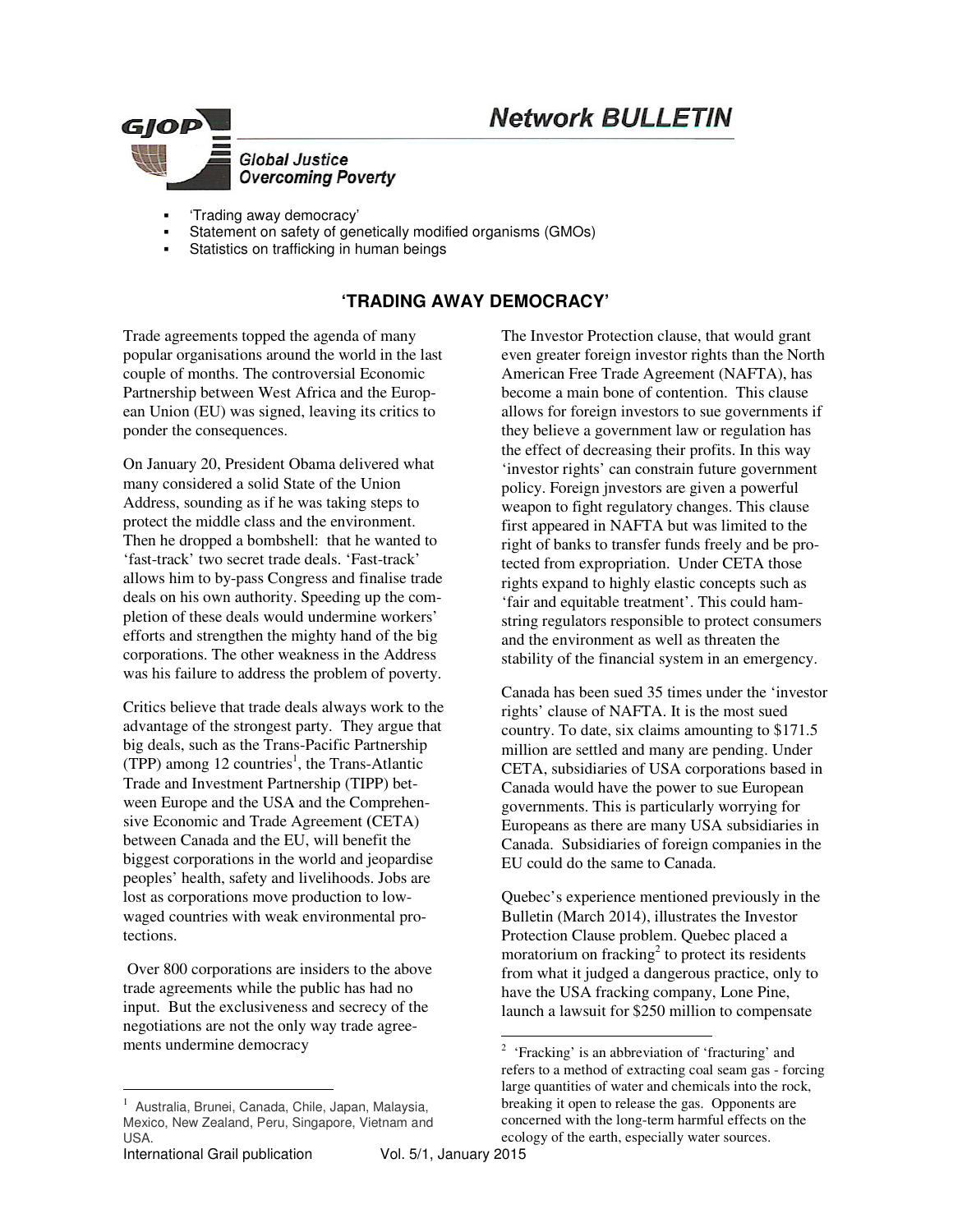for their potential loss in profits. Lone Pine says the moratorium violates its 'right to frack' under Canada's trade agreement with the USA. Worse still, under the newer trade deals, it will be nearly impossible for Quebec to defend its laws. If these new trade deals go through, all countries involved would be vulnerable to similar assaults on their ability to protect communities from threats like fracking.

Among other things, the new deals, such as the TPP, TTIP and CETA, are a huge threat to employment, environmental pollution bans, food security and labelling rules, genetic engineering laws and renewable energy. The profit-seeking ambitions of corporations challenge democratically created laws that protect the health and safety of communities and their environments. As Dr David Suzuki, host of *The Nature of Things*, says,

these deals often 'take labour to the lowest common denominator while increasing environmental risk'.

President Obama's desire to fast-track these deals places him on the side of large corporations. He told the American people that key cabinet members have been assigned to push the free trade agenda in Washington. Peoples' movements are protesting that the TPP, TTIP and CETA will undermine everything people have fought so hard for. The President can only proceed if Congress grants him fast-track authority.

*Sources: Transnational Institute, 'Trading Away Democracy', Nov. 2014; Food and Water Watch, Jan. 21, 2015; David Suzuki, 'Canada is trading away its environmental rights', Rabble Magazine, Jan.27, 2015. Compiled by Mary Boyd.* 

## **STATEMENT ON SAFETY OF GENETICALLY MODIFIED ORGANISMS (GMOs)**

For years the safety of GMOs has been debated and we have published a number of articles in this Bulletin. It seemed worthwhile to bring to your attention this Statement by the **European Network of Scientists for Social and Environmental Responsibility (ENSSER**). It is grounded in comprehensive worldwide research and is endorsed by over 300 scientists, physicians and experts from a range of disciplines relevant to assessing the safety of genetically modified organisms (GMOs). They released this Statement, with detailed references, in October 2014, and its main points are summarised here.

'We strongly reject claims by GM seed developers and some scientists, commentators and journalists that there is a "scientific consensus" on GMO safety and that the debate on this topic is "over". We feel compelled to issue this Statement because these claims misrepresent the currently available scientific evidence and encourage a climate of complacency that could lead to a lack of regulatory and scientific rigour and appropriate caution, potentially endangering the health of humans, animals and the environment.

Some of our objections to the claim of scientific consensus are listed below.

A comprehensive review of animal feeding studies of GM crops found that they fell into two equal groups: those suggesting that GM products were as safe and nutritious as conventional non-GM plants and those raising serious concerns. The review also found that most studies in the first group were performed "by biotechnology companies or associates responsible for commercialising these plants".

Rigorous animal feeding studies would normally involve one group of animals fed with GM food and a second group fed an equivalent non-GM diet. Independent studies of this type are rare, but when such studies have been performed, some have revealed toxic effects. The concerns raised by these studies have not been followed up by targeted research that could confirm or refute the initial findings.

#### **2 No epidemiological studies on the effects of GM food consumption on human health**

It has been said that trillions of GM meals have been eaten in the USA with no ill effects. However, as GM foods are not labelled in the USA, it is scientifically impossible to trace, let alone study, patterns of consumption and their impacts.

#### **3 EU research project does not provide evidence of GM food safety**

#### **1 No consensus on GM food safety**

International Grail publication Vol. 5/1, January 2015 2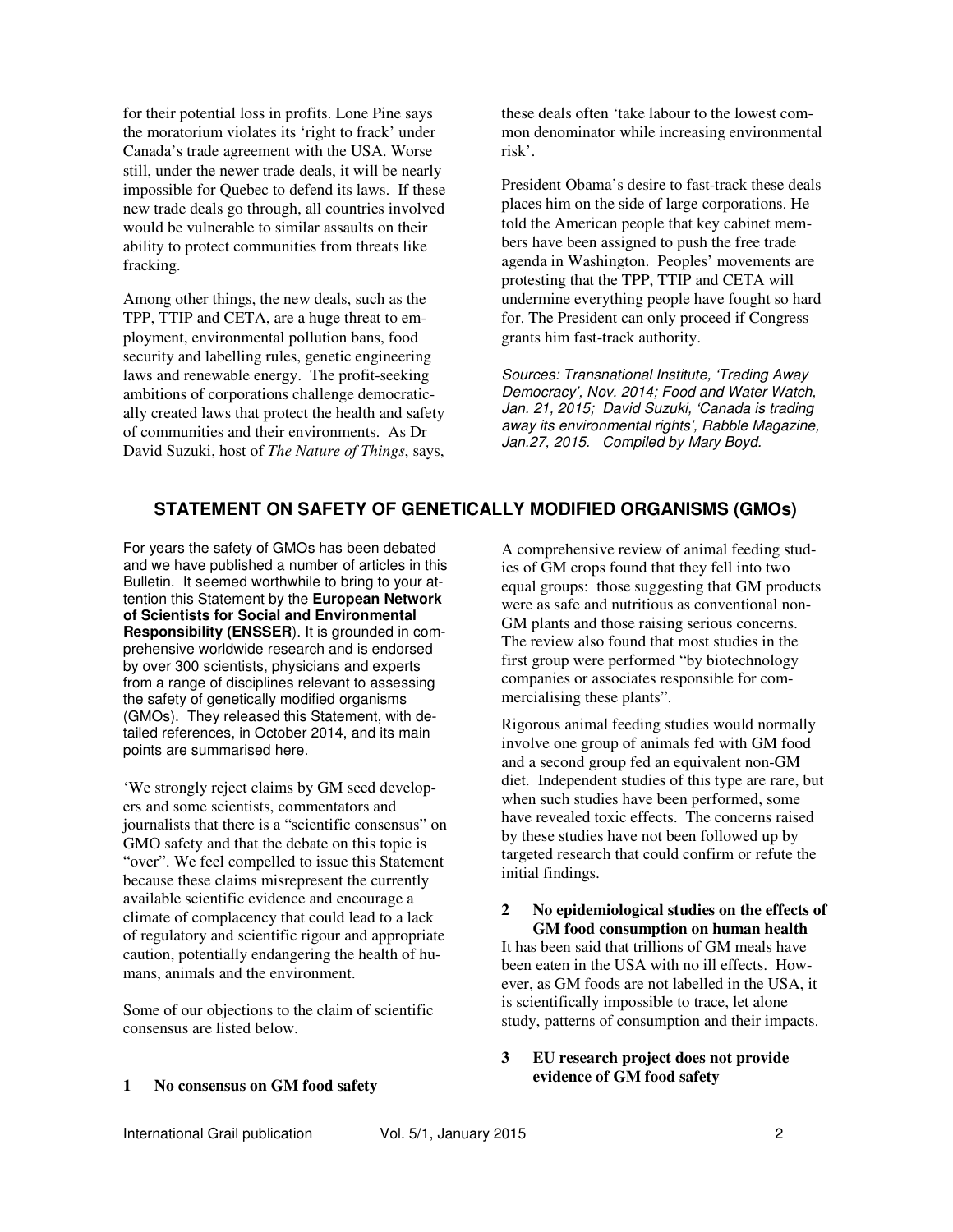The report of this project, *A decade of EU-funded GM research*, presents no data that could provide such evidence. Five published animal feeding studies are referenced in the section of the report dedicated to food safety. None of these studies tested a commercialised GM food. None tested the GM food for long-term effects beyond 90 days. None concluded on the safety of the GM food tested, let alone on the safety of GM foods in general.

#### **4 Internet list of hundreds of studies does not show GM food safety**

An internet blog website claims that several hundred studies document the "general safety and nutritional wholesomeness of GM food". Examination of the studies listed do not provide evidence of GM food safety and some provide evidence of lack of safety. For example, a substantial number of animal feeding studies found toxic effects in GM-fed animals compared with the animals in the control groups. The claims of this website are false and irresponsible.

#### **5 No consensus on the environmental risks of GM crops**

There is not even a consensus on the methodologies that should be applied, nor on standardising testing procedures.

Some reviews of the published data on Bt insecticidal crops [crops grown from seeds modified to contain insecticide] have found that they can have adverse effects not only on the target insects bot also on non-target and beneficial organisms. Resistance to Bt toxins has been found in both target and non-target insects, eg, in the cottongrowing areas of China.

As with GM food safety (see 1 above), disagreement among scientists on the environmental safety of GM crops may be related to funding sources. A survey of 62 scientists has found that both funding and disciplinary training had significant effects on their attitudes. Scientists with industry funding and/or training in molecular biology were

believe that they do not hold any particular risks. Publicly-funded scientists working independently of GM companies and/or those trained in ecology were more likely to emphasise the ignorance and uncertainty involved in GM use.

#### **6 Two international bodies recognise risks in GM foods and crops**

The Cartegena Protocol on Biosafety (2003) is an international agreement signed by 166 governments that seeks to protect biological diversity. The UN's Codex Alimentarius is a set of international guidelines for assessing GM seeds and crops overseen by a Commission with 160 member countries. Both these bodies have adopted the Precautionary Principle, which allows signatory states to protect themselves against threats of damage by GM crops.

We support the application of the Precautionary Principle with regard to the release and the crossboundary movement of GM crops and foods.

### **Conclusion**

Overall, the outcomes of scientific research into GM crop safety are nuanced, complex, often contradictory or inconclusive, confounded by researchers' choices, assumptions and funding sources and, in general, have raised more questions than they have currently answered.

Decisions on introducing GM crops into the food supply of humans and animals involve socioeconomic considerations and the broader society needs to be included in these decisions. However, they need to be supported by strong scientific evidence on the long-term safety for human, animal and environmental health, evidence that is obtained in a manner that is ethical, honest, rigorous, independent, transparent and sufficiently diversified to compensate for bias.

Decisions on the future of our food and agriculture should not be based on misleading claims that "a scientific consensus" exists on GMO safety.'

# **COMING EVENTS**

**World Water Day this year is 22nd March. The theme is Water and Sustainable Development. For more information see** www.unwater.org/worldwaterday

very likely to be positive about GM crops and

*Source: www.ensser.org Edited by A. Healey*

International Grail publication Vol. 5/1, January 2015 3